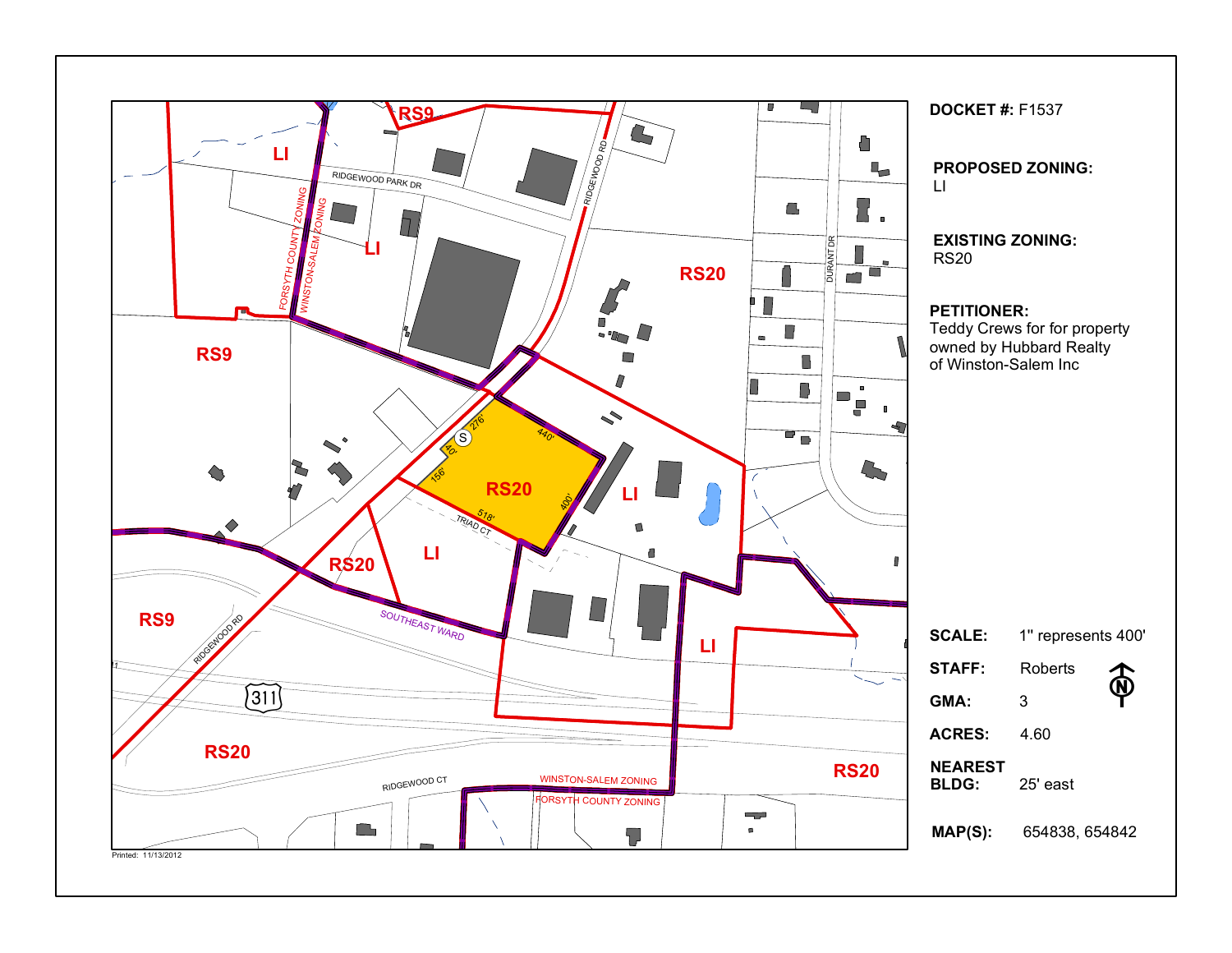

Bryce A. Stuart Municipal Building 100 E. First Street P.O. Box 2511 Winston-Salem, NC 27102 CityLink 311 (336.727.8000) Fax 336.748.3163 www.cityofws.org/planning

December 21, 2012

Teddy Crews 7211 Cessna Drive Greensboro, NC 27409

Re: Zoning Map Amendment F-1537

Dear Mr. Crews:

 The attached report of the Planning Board to the Forsyth County Board of Commissioners is sent to you at the request of the Commissioners. You will be notified by the Board of Commissioners' Office of the date on which the Commissioners will hear this petition.

Sincerely,

 A. Paul Norby, FAICP Director of Planning

pc: Clerk to the Board of Commissioners, Forsyth County Government Center - 5th Floor, 201 N. Chestnut Street, Winston-Salem, NC 27101 Bruce Hubbard, Hubbard Realty of Winston-Salem, 1598 Westbrook Plaza Drive, Apt/Unit 200, Winston-Salem, NC 27103



City Council: Mayor Allen Joines; Vivian H. Burke, Mayor Pro Tempore, Northeast Ward; Denise D. Adams, North Ward; Dan Besse, Southwest Ward; Robert C. Clark, West Ward; Molly Leight, South Ward; Wanda Merschel, Northwest Ward; Derwin L Montgomery, East Ward; James Taylor, Jr., Southeast Ward; City Manager: Lee D. Garrity

Forsyth County Commissioners: Richard V. Linville, Chairman; Debra Conrad, Vice Chair; Walter Marshall; David R. Plyler; Gloria D. Whisenhunt; Bill Whiteheart; Everette Witherspoon; County Manager: Dudley Watts, Jr.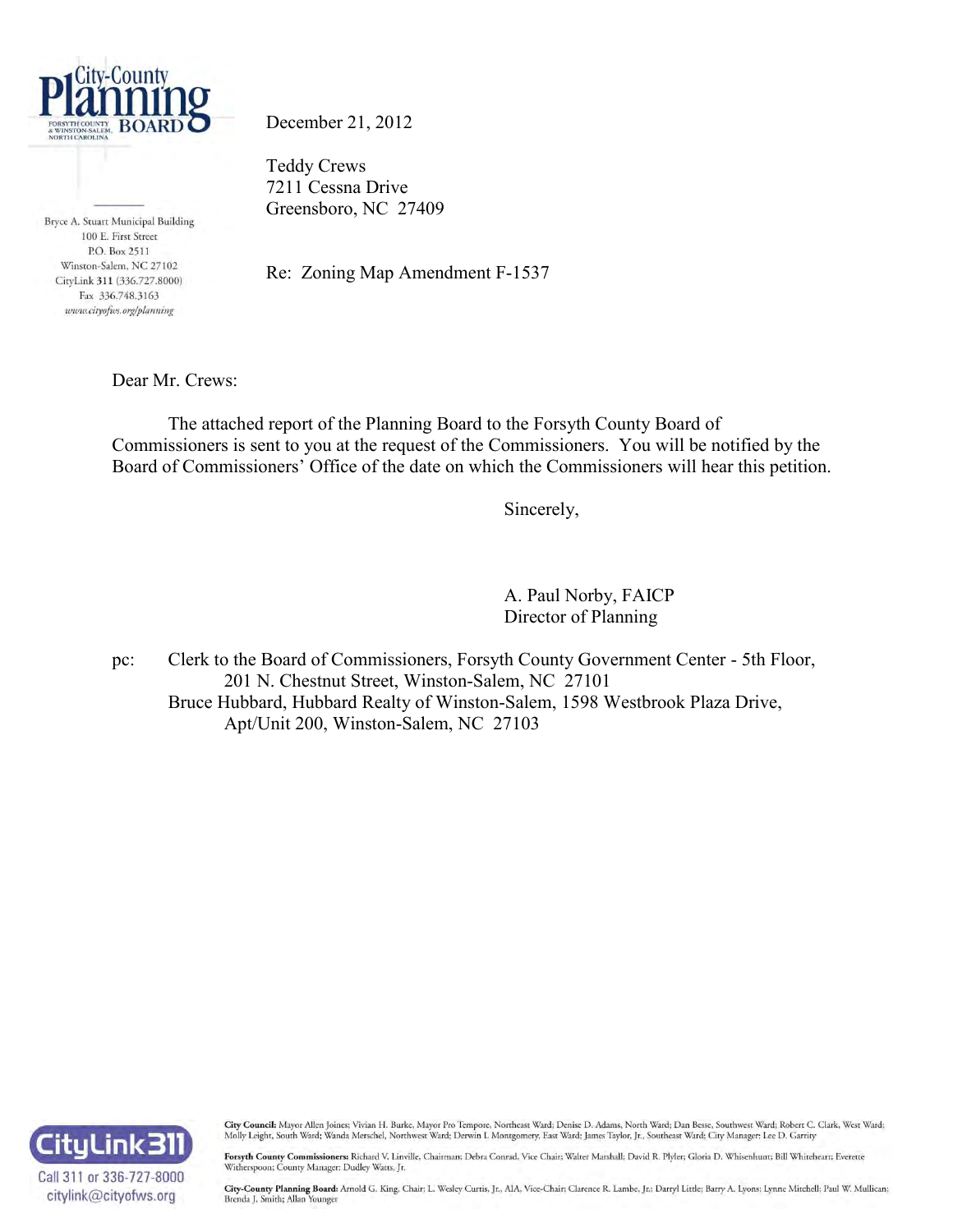## **FORSYTH COUNTY BOARD OF COMMISSIONERS**

#### **MEETING DATE: \_\_\_\_\_\_\_\_\_\_\_\_\_\_\_\_\_\_\_\_\_\_\_\_ AGENDA ITEM NUMBER: \_\_\_\_\_\_\_**

#### **SUBJECT**:-

- A. Public Hearing on Zoning Map Amendment of Teddy Crews for property owned by Hubbard Realty of Winston-Salem, Inc. from RS20 to LI: property is located on the southeast side of Ridgewood Road, north of U.S. 311 (Zoning Docket F-1537).
- B. Ordinance amending the Forsyth County Zoning Ordinance and Official Zoning Map of the County of Forsyth, North Carolina.

**COUNTY MANAGER'S RECOMMENDATION OR COMMENTS**:-

#### **SUMMARY OF INFORMATION**:-

See attached staff report.

After consideration, the Planning Board recommended approval of the rezoning petition.

**ATTACHMENTS:**- <u>X</u> YES \_\_\_ NO

County Manager

**SIGNATURE**: **DATE**: \_\_\_\_\_\_\_\_\_\_\_\_\_\_\_\_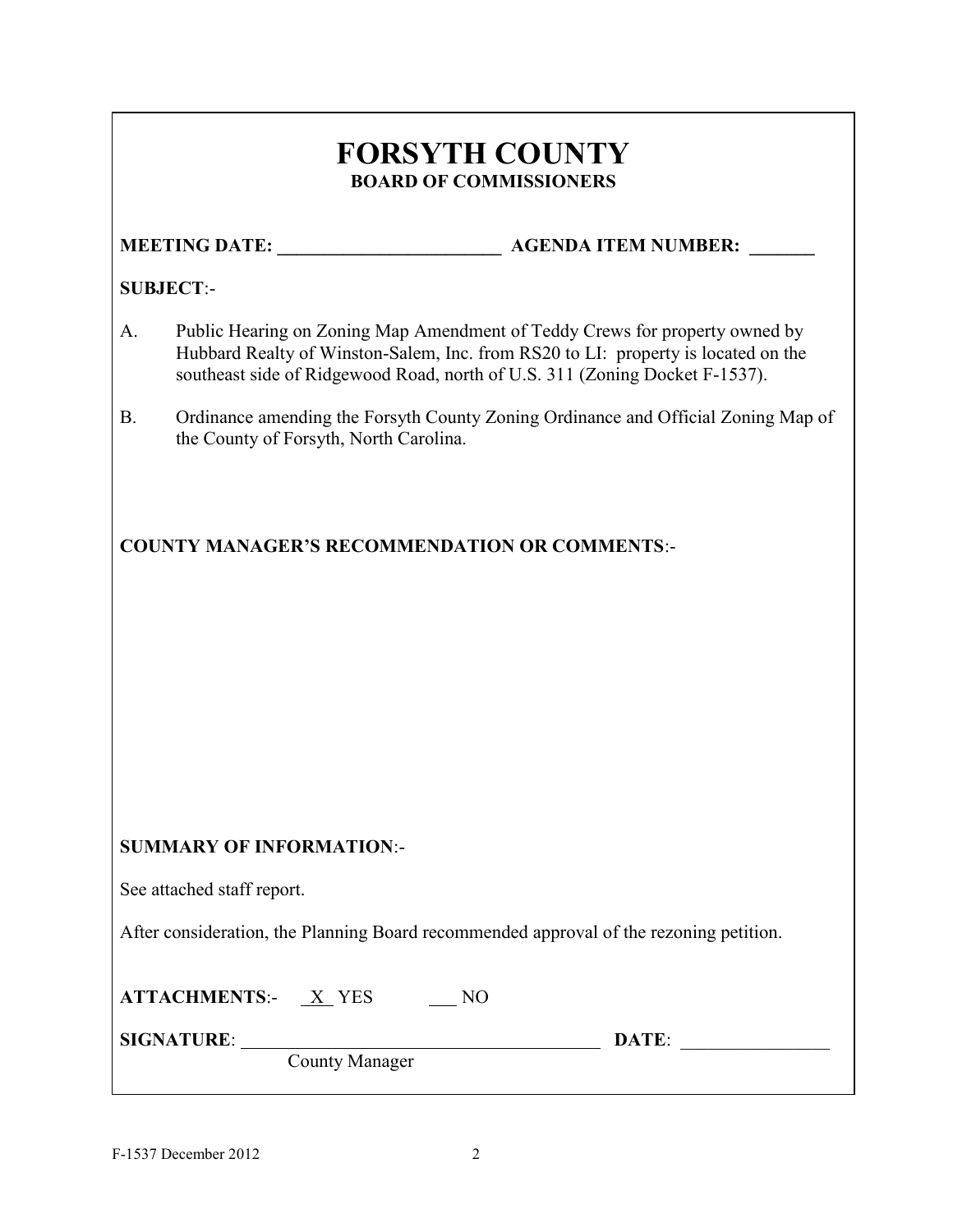#### COUNTY ORDINANCE - GENERAL USE

Zoning Petition of Teddy Crews for property owned by Hubbard Realty of Winston-Salem, Inc., Docket F-1537

AN ORDINANCE AMENDING THE FORSYTH COUNTY ZONING ORDINANCE AND THE OFFICIAL ZONING MAP OF THE COUNTY OF FORSYTH, NORTH CAROLINA

\_\_\_\_\_\_\_\_\_\_\_\_\_\_\_\_\_\_\_\_\_\_\_\_\_\_\_\_\_\_\_\_\_

BE IT ORDAINED by the Board of County Commissioners of the County of

Forsyth as follows:

 Section 1. The Zoning Ordinance of the *Unified Development Ordinances* of the County of Forsyth, North Carolina, and the Official Zoning Map of the County of Forsyth, North Carolina, are hereby amended by changing from  $\overline{RS20}$  to  $\overline{LI}$  the zoning classification of the following described property:

PIN #6854-71-1973

Section 2. This ordinance shall become effective upon adoption.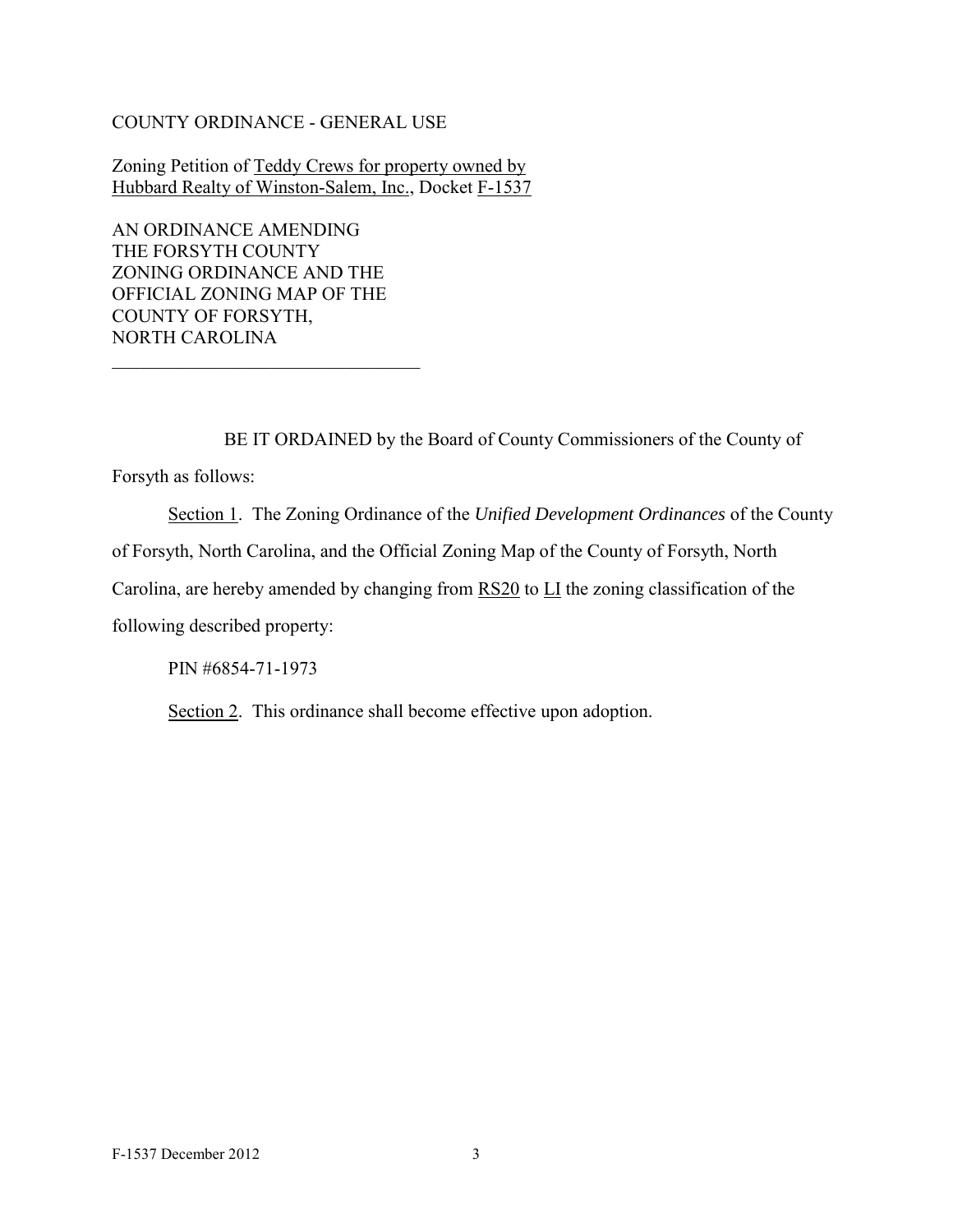#### **CITY-COUNTY PLANNING BOARD STAFF REPORT**

| PETITION INFORMATION                                         |                                                                                                                                                                                                                                                                                                                                                                                                                                                                                                                                     |  |  |
|--------------------------------------------------------------|-------------------------------------------------------------------------------------------------------------------------------------------------------------------------------------------------------------------------------------------------------------------------------------------------------------------------------------------------------------------------------------------------------------------------------------------------------------------------------------------------------------------------------------|--|--|
| Docket#                                                      | F-1537                                                                                                                                                                                                                                                                                                                                                                                                                                                                                                                              |  |  |
| <b>Staff</b>                                                 | <b>Gary Roberts, Jr. AICP</b>                                                                                                                                                                                                                                                                                                                                                                                                                                                                                                       |  |  |
| <b>Petitioner(s)</b>                                         | <b>Teddy Crews</b>                                                                                                                                                                                                                                                                                                                                                                                                                                                                                                                  |  |  |
| Owner(s)                                                     | Hubbard Realty of Winston-Salem, Inc.                                                                                                                                                                                                                                                                                                                                                                                                                                                                                               |  |  |
| <b>Subject Property</b>                                      | PIN #6854-71-1973                                                                                                                                                                                                                                                                                                                                                                                                                                                                                                                   |  |  |
| <b>Address</b>                                               | 3060 Ridgewood Road                                                                                                                                                                                                                                                                                                                                                                                                                                                                                                                 |  |  |
| <b>Type of Request</b>                                       | General Use rezoning from RS20 to LI                                                                                                                                                                                                                                                                                                                                                                                                                                                                                                |  |  |
| Proposal                                                     | The petitioner is requesting to amend the Official Zoning Maps for the<br>subject property from RS20 (Residential, Single Family District;<br>20,000sf minimum lot size to LI (Limited Industrial District).<br><b>NOTE:</b> General, special use limited, and special use district zoning were<br>discussed with the petitioner(s) who decided to pursue the rezoning as<br>presented. With a General Use, all uses in the District must be<br>considered.                                                                         |  |  |
| Neighborhood                                                 | The application indicates that at the time of filing, no                                                                                                                                                                                                                                                                                                                                                                                                                                                                            |  |  |
| <b>Contact/Meeting</b>                                       | neighborhood/community meeting had been held.                                                                                                                                                                                                                                                                                                                                                                                                                                                                                       |  |  |
| <b>Zoning District</b><br><b>Purpose</b><br><b>Statement</b> | The LI District is primarily intended to accommodate limited<br>manufacturing, wholesaling, warehousing, research and development, and<br>related commercial and service activities which, in their normal<br>operations, have little or no adverse effect upon adjoining properties. The<br>district is established to provide locations for industrial development in<br>GMAs (Growth Management Areas) 1 (Center Cities), 2 (Urban<br>Neighborhoods), 3 (Suburban Neighborhoods), 4 (Future Area) and<br>Metro Activity Centers. |  |  |
| <b>Applicable</b>                                            | $(R)(1)$ - Is the proposal consistent with the purpose statement(s) of the                                                                                                                                                                                                                                                                                                                                                                                                                                                          |  |  |
| <b>Rezoning</b>                                              | requested zoning district(s)?                                                                                                                                                                                                                                                                                                                                                                                                                                                                                                       |  |  |
| <b>Consideration</b>                                         | The site is located along a major thoroughfare within GMA 3 and is                                                                                                                                                                                                                                                                                                                                                                                                                                                                  |  |  |
| from Chapter B,                                              | directly adjacent to industrially zoned and developed properties on three                                                                                                                                                                                                                                                                                                                                                                                                                                                           |  |  |
| Article VI,                                                  | sides.                                                                                                                                                                                                                                                                                                                                                                                                                                                                                                                              |  |  |
| Section $6-2.1(R)$                                           |                                                                                                                                                                                                                                                                                                                                                                                                                                                                                                                                     |  |  |
|                                                              | <b>GENERAL SITE INFORMATION</b>                                                                                                                                                                                                                                                                                                                                                                                                                                                                                                     |  |  |
| Location                                                     | Southeast side of Ridgewood Road, north of U.S. 311                                                                                                                                                                                                                                                                                                                                                                                                                                                                                 |  |  |
| <b>Jurisdiction</b>                                          | <b>Forsyth County</b>                                                                                                                                                                                                                                                                                                                                                                                                                                                                                                               |  |  |
| <b>Site Acreage</b>                                          | $\pm$ 4.6 acres                                                                                                                                                                                                                                                                                                                                                                                                                                                                                                                     |  |  |
| Current<br><b>Land Use</b>                                   | The site is currently undeveloped.                                                                                                                                                                                                                                                                                                                                                                                                                                                                                                  |  |  |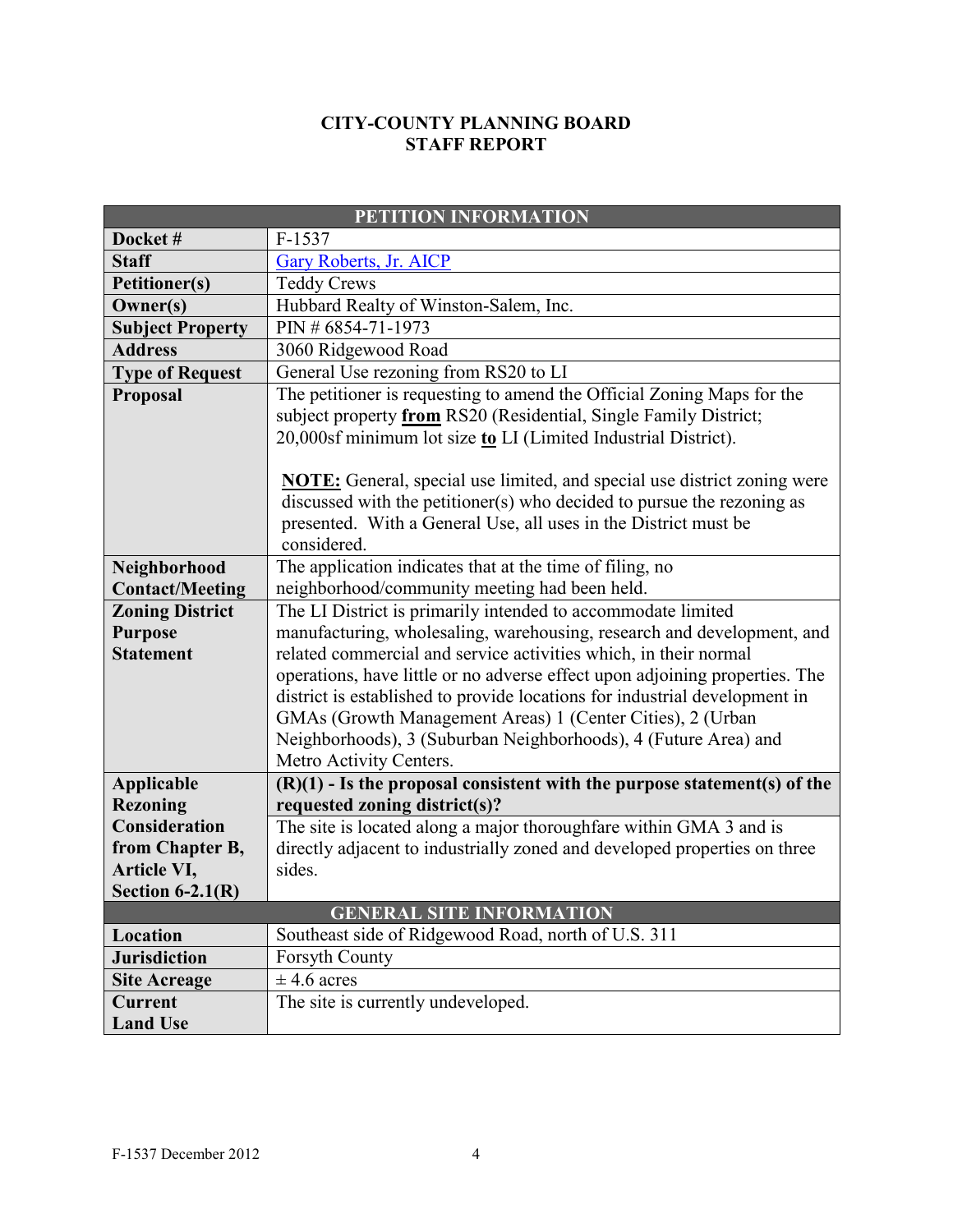| <b>Surrounding</b>       | <b>Direction</b>                                                       | <b>Zoning District</b>                                    |            | <b>Use</b>                                                                  |  |
|--------------------------|------------------------------------------------------------------------|-----------------------------------------------------------|------------|-----------------------------------------------------------------------------|--|
| <b>Property Zoning</b>   | North                                                                  | LI                                                        |            | Industrial                                                                  |  |
| and Use                  | East                                                                   | LI                                                        |            | Industrial                                                                  |  |
|                          | South                                                                  | LI                                                        |            | Office, industrial and                                                      |  |
|                          |                                                                        |                                                           |            | undeveloped property                                                        |  |
|                          | West                                                                   | RS9                                                       |            | Undeveloped property and a                                                  |  |
|                          |                                                                        |                                                           |            | single family home                                                          |  |
| <b>Applicable</b>        |                                                                        | $(R)(2)$ - Is/are the use(s) permitted under the proposed |            |                                                                             |  |
| <b>Rezoning</b>          |                                                                        |                                                           |            | classification/request compatible with uses permitted on other              |  |
| <b>Consideration</b>     | properties in the vicinity?                                            |                                                           |            |                                                                             |  |
| from Chapter B,          | The uses permitted in the proposed LI district are compatible with the |                                                           |            |                                                                             |  |
| Article VI,              | uses permitted within the adjacent LI zoned properties and less        |                                                           |            |                                                                             |  |
| Section $6-2.1(R)$       |                                                                        |                                                           |            | compatible with the single family residential uses permitted on the         |  |
|                          | adjacent RS9 zoned properties.                                         |                                                           |            |                                                                             |  |
| <b>Physical</b>          | The site is heavily wooded and has a gentle to moderate slope downward |                                                           |            |                                                                             |  |
| <b>Characteristics</b>   | toward the southwest.                                                  |                                                           |            |                                                                             |  |
| <b>Proximity to</b>      | Public water and sewer are available to the site.                      |                                                           |            |                                                                             |  |
| <b>Water and Sewer</b>   |                                                                        |                                                           |            |                                                                             |  |
| <b>Watershed and</b>     | The site is not located within a water supply watershed.               |                                                           |            |                                                                             |  |
| <b>Overlay Districts</b> |                                                                        |                                                           |            |                                                                             |  |
| <b>Analysis of</b>       |                                                                        |                                                           |            | The site has no development constraints such as watersheds, floodplains,    |  |
| <b>General Site</b>      | or steep slopes.                                                       |                                                           |            |                                                                             |  |
| <b>Information</b>       |                                                                        |                                                           |            |                                                                             |  |
|                          |                                                                        |                                                           |            |                                                                             |  |
|                          | SITE ACCESS AND TRANSPORTATION INFORMATION                             |                                                           |            |                                                                             |  |
| <b>Street Name</b>       | <b>Classification</b>                                                  | Frontage                                                  | <b>ADT</b> | Capacity/LOS D                                                              |  |
|                          |                                                                        |                                                           | Count      |                                                                             |  |
| Ridgewood Road           | Major                                                                  | 432'                                                      | 6,300      | 13,800                                                                      |  |
|                          | Thoroughfare                                                           |                                                           |            |                                                                             |  |
| <b>Proposed Access</b>   |                                                                        |                                                           |            | Because this is a General Use rezoning request with no site plan, the exact |  |
| Point(s)                 | Ridgewood Road.                                                        |                                                           |            | location of access points is unknown. The site does have access on          |  |
| <b>Planned Road</b>      |                                                                        |                                                           |            | The Comprehensive Transportation Plan recommends a three-lane cross         |  |
| <b>Improvements</b>      |                                                                        |                                                           |            | section with wide outside lanes, curb and gutter, and sidewalks for         |  |
|                          | Ridgewood Road.                                                        |                                                           |            |                                                                             |  |
| <b>Trip Generation -</b> | <b>Existing Zoning: RS20</b>                                           |                                                           |            |                                                                             |  |
| <b>Existing/Proposed</b> |                                                                        |                                                           |            | 4.6 acres x 43,560 / 20,000 = 10 units x 9.57 (SFR Trip Rate) = 96 Trips    |  |
|                          | per Day                                                                |                                                           |            |                                                                             |  |
|                          |                                                                        |                                                           |            |                                                                             |  |
|                          | <u>Proposed Zoning: LI</u>                                             |                                                           |            |                                                                             |  |
|                          |                                                                        |                                                           |            | No trip generation numbers are available for General Use zoning.            |  |
| <b>Sidewalks</b>         |                                                                        | There are no sidewalks located within the general area.   |            |                                                                             |  |
| <b>Analysis of Site</b>  |                                                                        |                                                           |            | The site has good access with extensive frontage on a major thoroughfare    |  |
| <b>Access and</b>        |                                                                        |                                                           |            | with close proximity to U.S. 311. Depending upon the specifics of how       |  |
| <b>Transportation</b>    |                                                                        |                                                           |            | the site may be developed, staff would anticipate the possibility of an     |  |
| <b>Information</b>       | residential build-out scenario.                                        |                                                           |            | increase in traffic from this request as compared to a single family        |  |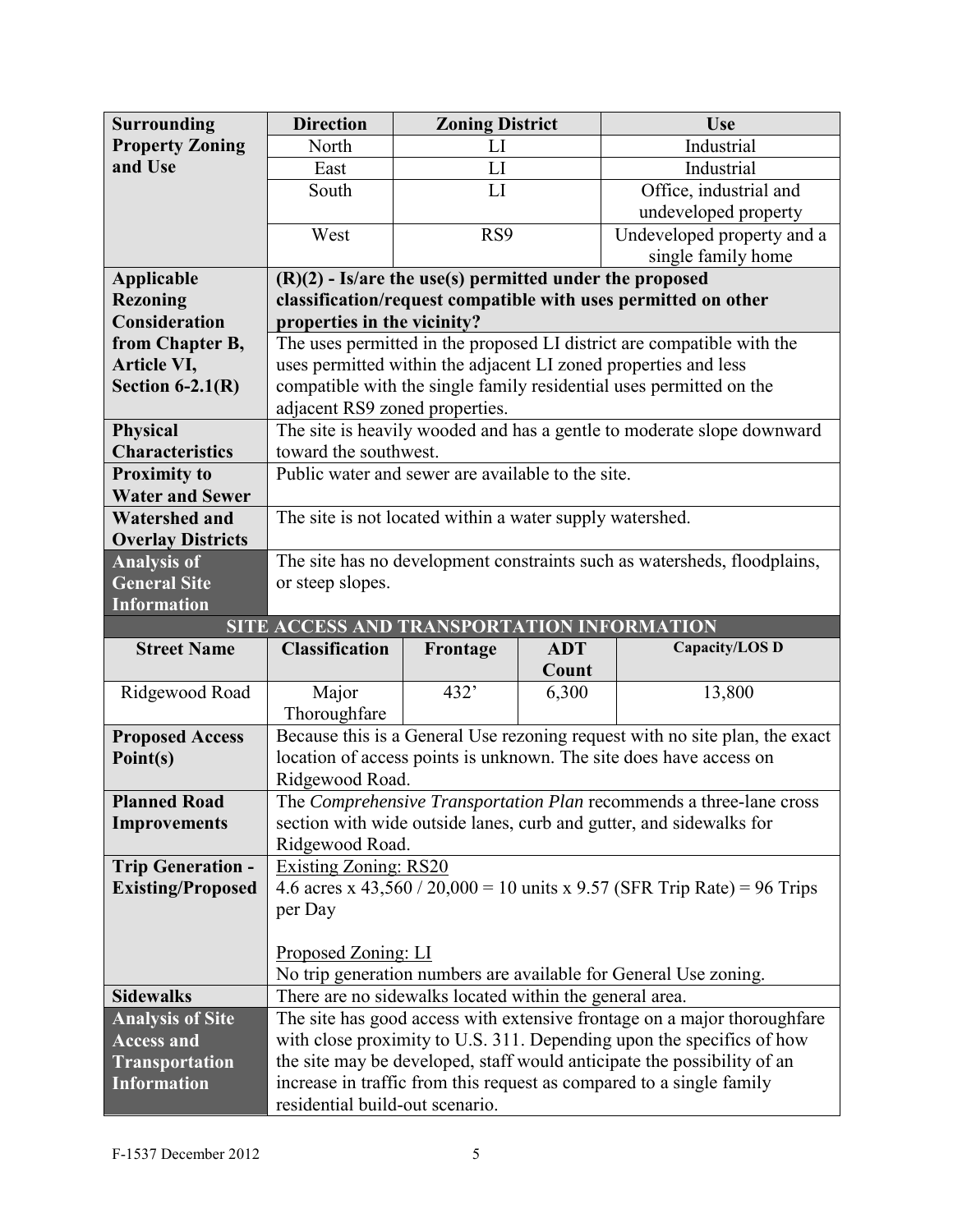| <b>CONFORMITY TO PLANS AND PLANNING ISSUES</b>                                  |                                                                                  |                                                                            |  |  |  |
|---------------------------------------------------------------------------------|----------------------------------------------------------------------------------|----------------------------------------------------------------------------|--|--|--|
| <b>Legacy GMA</b>                                                               | Growth Management Area 3 - Suburban Neighborhoods                                |                                                                            |  |  |  |
| <b>Relevant Legacy</b>                                                          | Promote economic development that is compatible with existing<br>$\bullet$       |                                                                            |  |  |  |
| <b>Recommendations</b>                                                          | residential neighborhoods and other business developments.                       |                                                                            |  |  |  |
|                                                                                 | Expand existing large and small businesses to provide a broad range<br>$\bullet$ |                                                                            |  |  |  |
|                                                                                 | of employment opportunities.                                                     |                                                                            |  |  |  |
| <b>Relevant Area</b>                                                            | Southeast Suburban Area Plan (2009)                                              |                                                                            |  |  |  |
| Plan(s)                                                                         |                                                                                  |                                                                            |  |  |  |
| <b>Area Plan</b>                                                                | The Area Plan recommends industrial use for the subject property.<br>$\bullet$   |                                                                            |  |  |  |
| <b>Recommendations</b>                                                          |                                                                                  |                                                                            |  |  |  |
| <b>Addressing</b>                                                               | There are no addressing or street naming concerns.                               |                                                                            |  |  |  |
| <b>Applicable</b>                                                               |                                                                                  | $(R)(3)$ - Have changing conditions substantially affected the area in     |  |  |  |
| <b>Rezoning</b>                                                                 | the petition?                                                                    |                                                                            |  |  |  |
| <b>Consideration</b>                                                            | No                                                                               |                                                                            |  |  |  |
| from Chapter B,                                                                 |                                                                                  | $(R)(4)$ - Is the requested action in conformance with Legacy?             |  |  |  |
| Article VI,<br>Section $6-2.1(R)$                                               | Yes                                                                              |                                                                            |  |  |  |
|                                                                                 |                                                                                  |                                                                            |  |  |  |
| <b>Analysis of</b>                                                              |                                                                                  | The request is to rezone the subject property from RS20 to LI. The site is |  |  |  |
| <b>Conformity to</b><br><b>Plans and</b>                                        |                                                                                  | currently undeveloped and is adjacent to other LI zoned and developed      |  |  |  |
| <b>Planning Issues</b>                                                          | sites on three sides.                                                            |                                                                            |  |  |  |
|                                                                                 | The Southeast Suburban Area Plan (SSAP) recommends industrial use for            |                                                                            |  |  |  |
|                                                                                 | this site along with other properties in the general area. Staff supports the    |                                                                            |  |  |  |
|                                                                                 |                                                                                  | subject request which is consistent with the adopted area plan and         |  |  |  |
|                                                                                 | compatible with the surrounding development pattern.                             |                                                                            |  |  |  |
| <b>RELEVANT ZONING HISTORIES</b>                                                |                                                                                  |                                                                            |  |  |  |
| There are no recent rezoning cases within the vicinity of the subject property. |                                                                                  |                                                                            |  |  |  |
| <b>CONCLUSIONS TO ASSIST WITH RECOMMENDATION</b>                                |                                                                                  |                                                                            |  |  |  |
| <b>Positive Aspects of Proposal</b>                                             |                                                                                  | <b>Negative Aspects of Proposal</b>                                        |  |  |  |
| The request is consistent with the                                              |                                                                                  | The request would permit some industrial uses                              |  |  |  |
| recommendations of Legacy and the SSAP.                                         |                                                                                  | which may lead to increased traffic.                                       |  |  |  |
| The request is consistent with the LI                                           |                                                                                  |                                                                            |  |  |  |
| purpose statement.                                                              |                                                                                  |                                                                            |  |  |  |
| The site has good road access, making it                                        |                                                                                  |                                                                            |  |  |  |
| attractive for industrial use.                                                  |                                                                                  |                                                                            |  |  |  |
| The site is surrounded by LI zoned                                              |                                                                                  |                                                                            |  |  |  |
| properties on three sides.                                                      |                                                                                  |                                                                            |  |  |  |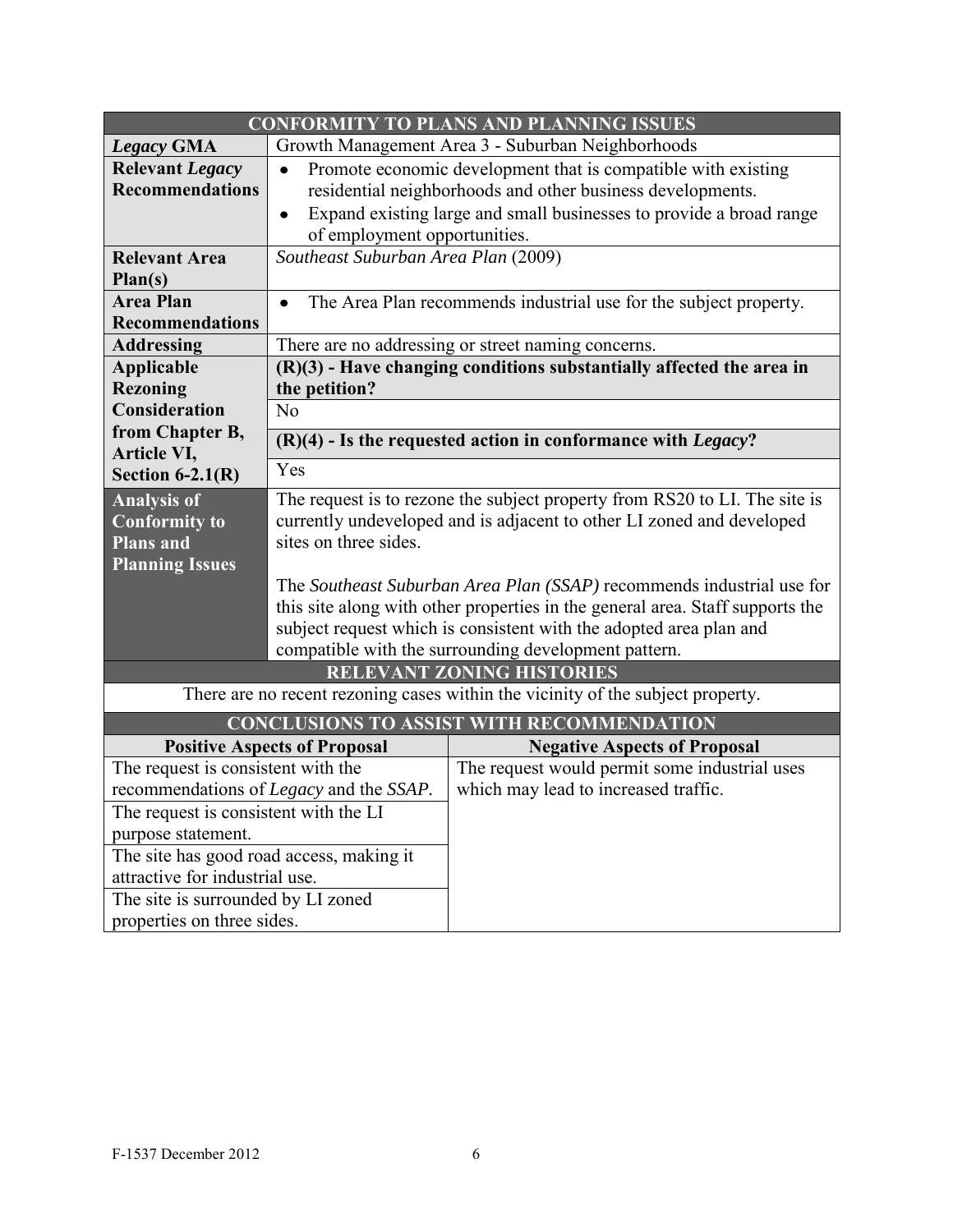#### **STAFF RECOMMENDATION**: **Approval**

**NOTE:** These are **staff comments** only; final recommendations on projects are made by the City-County Planning Board, with final decisions being made by the appropriate Elected Body, who may approve, deny, table or request modification for any project. **THE APPLICANT OR REPRESENTATIVE IS STRONGLY ENCOURAGED TO ATTEND THE PUBLIC HEARINGS WHERE THE CASE WILL BE CONSIDERED BY THE PLANNING BOARD AND THE ELECTED BODY.**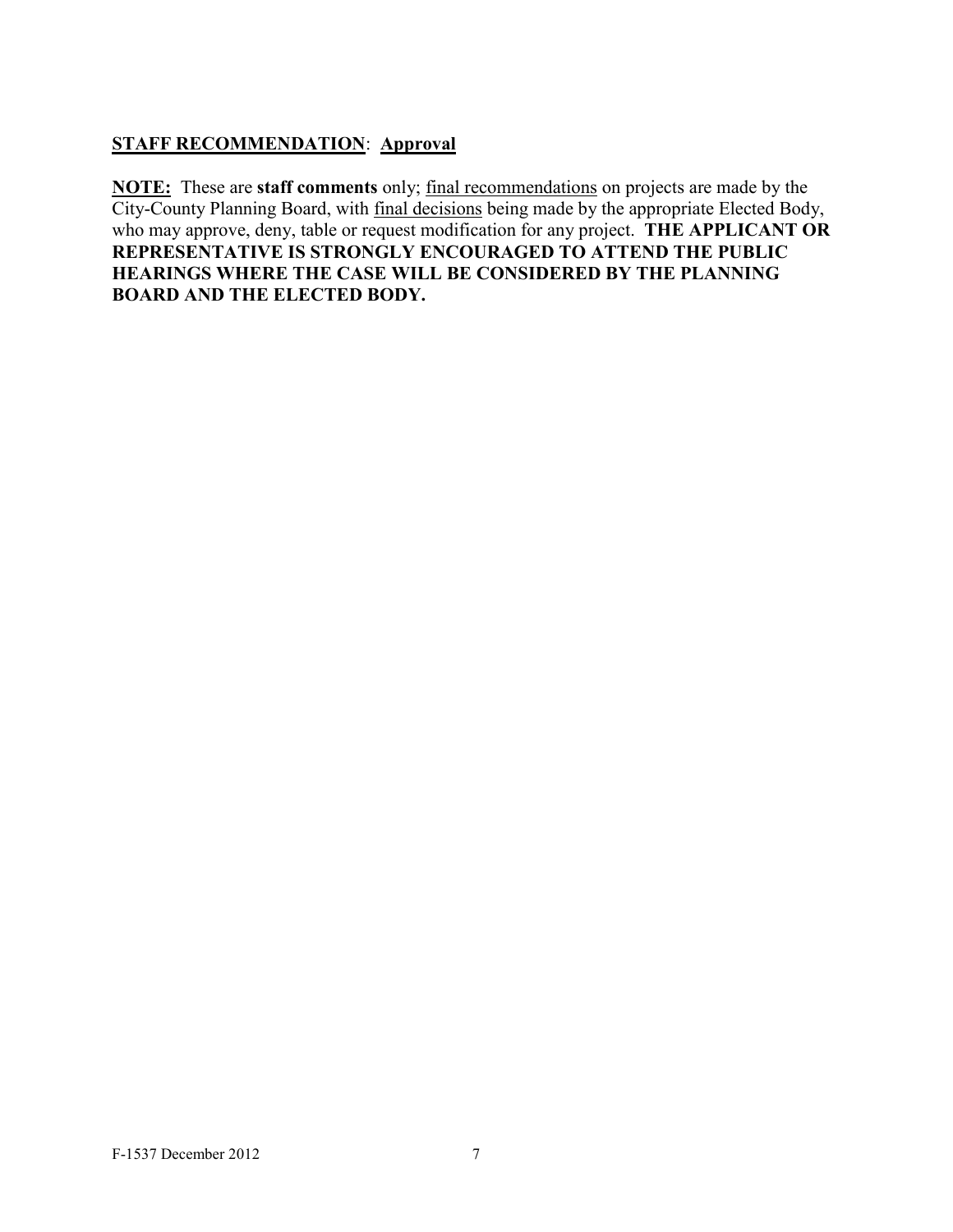# **CITY-COUNTY PLANNING BOARD PUBLIC HEARING MINUTES FOR F-1537 DECEMBER 13, 2012**

#### **PUBLIC HEARING**

FOR: None

AGAINST: None

#### **WORK SESSION**

MOTION: Clarence Lambe moved approval of the zoning map amendment. SECOND: Paul Mullican VOTE: FOR: Wesley Curtis, Arnold King, Clarence Lambe, Darryl Little, Lynne Mitchell, Paul Mullican, Allan Younger AGAINST: None EXCUSED: None

According to information furnished by the Office of the Tax Assessor on December 21, 2012, the subject property was in the name of Hubbard Realty of Winston-Salem, Inc.

A. Paul Norby, FAICP Director of Planning

 $\overline{\phantom{a}}$  , and the set of the set of the set of the set of the set of the set of the set of the set of the set of the set of the set of the set of the set of the set of the set of the set of the set of the set of the s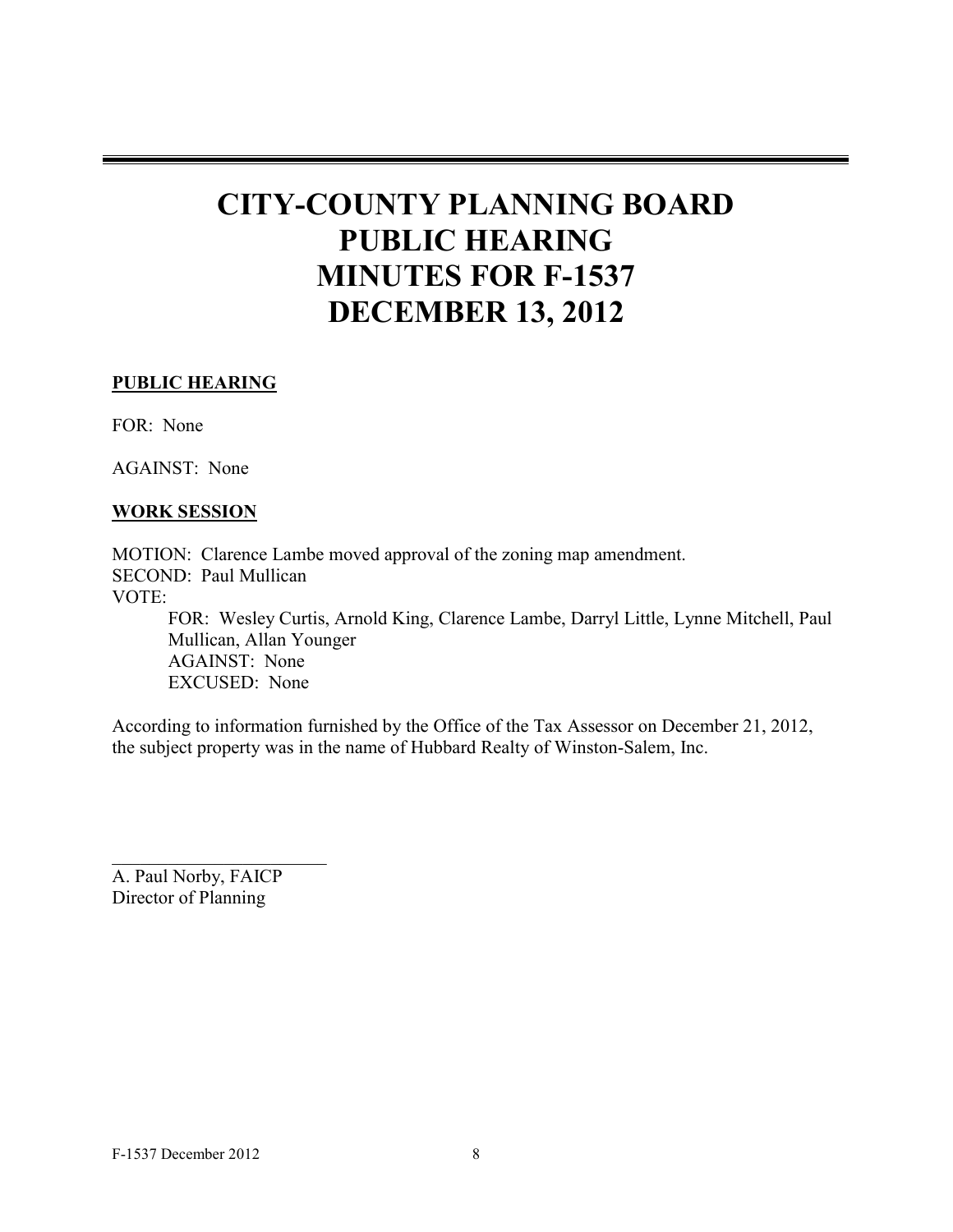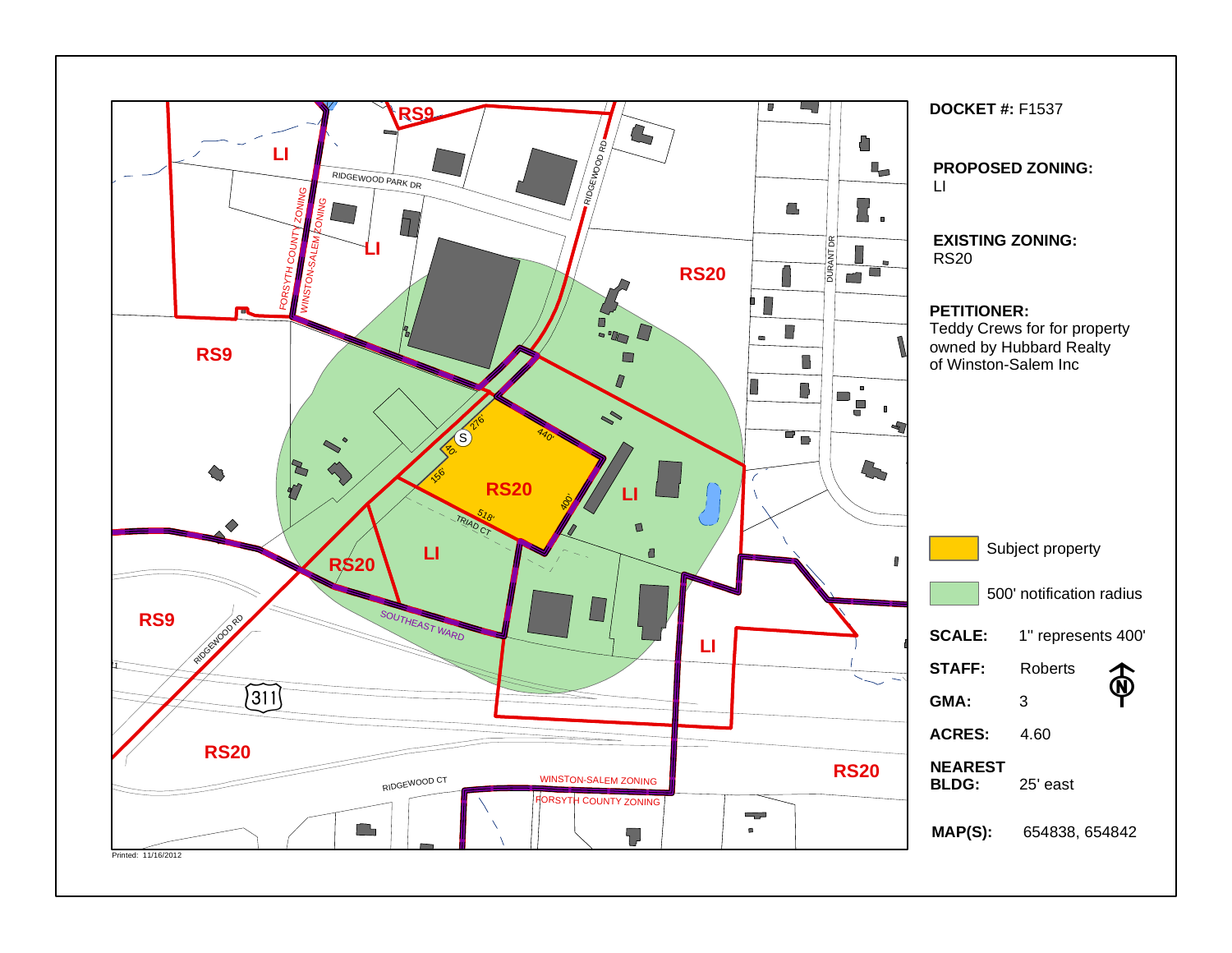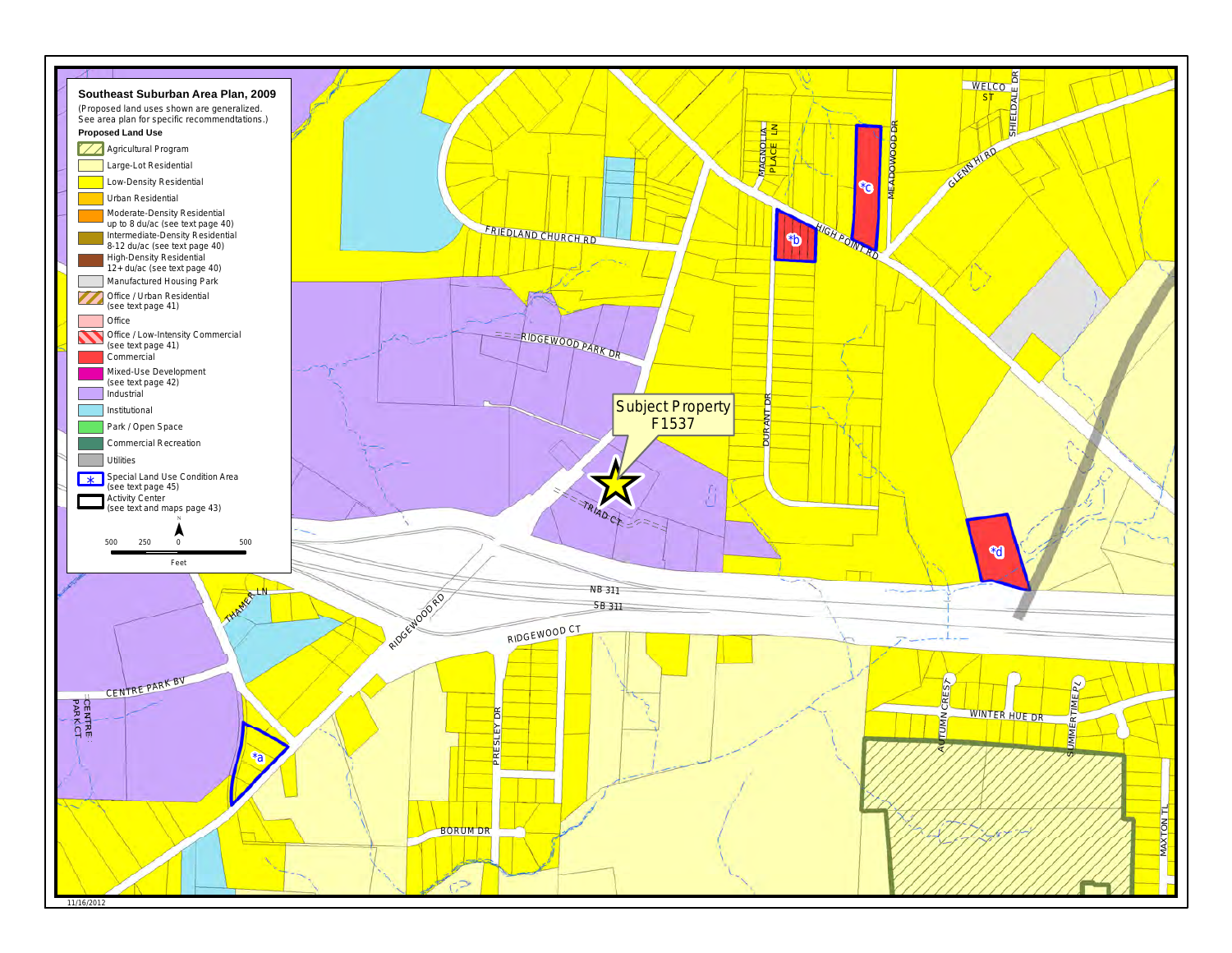# **F-1537 Appendix A EXISTING RS20 USES ALLOWED**

**Forsyth County Jurisdiction Only** 

#### **USES ALLOWED WITH A PERMIT FROM THE ZONING OFFICER (Z)**

Adult Day Care Home Agricultural Production, Crops Agricultural Production, Livestock Child Day Care, Small Home Church or Religious Institution, Neighborhood Family Group Home A Police or Fire Station Recreation Facility, Public Residential Building, Single Family Swimming Pool, Private

#### **USES ALLOWED WITH REVIEW BY THE PLANNING BOARD (P)**

Church or Religious Institution, Community Golf Course Library, Public Planned Residential Development School, Private School, Public Utilities

### **USES ALLOWED WITH SPECIAL USE PERMIT FROM ZONING BOARD OF ADJUSTMENT (A)**

Bed and Breakfast Borrow Site Child Day Care, Large Home Dirt Storage Fishing, Fee Charged Habilitation Facility A Kennel, Outdoor Landfill, Land Clearing/Inert Debris, 2 acres or less Manufactured Home, Class A Manufactured Home, Class B Nursing Care Institution Park and Shuttle Lot Riding Stable Shooting Range, Outdoor Transmission Tower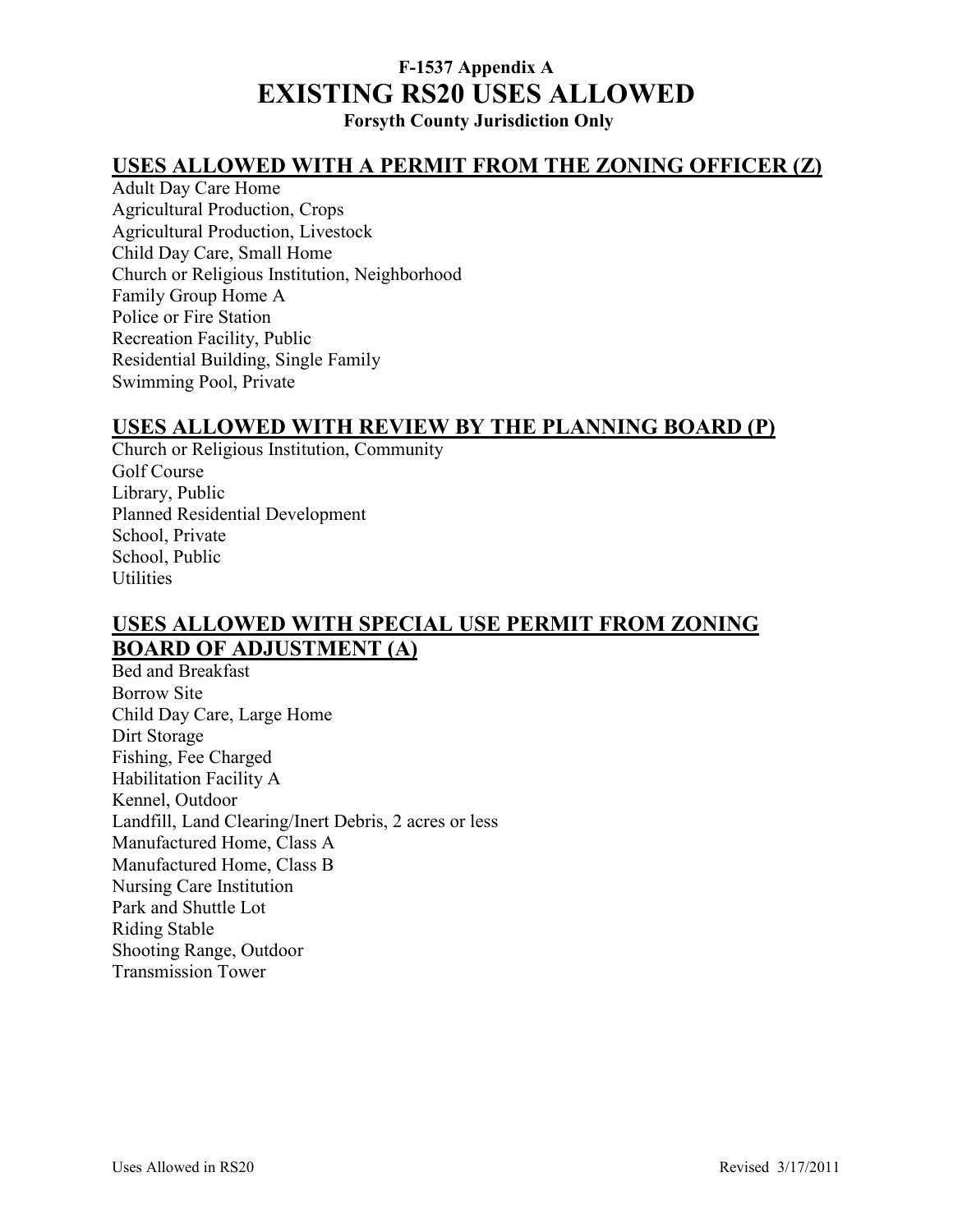# **F-1537 Appendix A EXISTING RS20 USES ALLOWED**

## **Forsyth County Jurisdiction Only**

### **USES ALLOWED WITH SPECIAL USE PERMIT FROM ELECTED BODY (E)**

Landfill, Land Clearing/Inert Debris, greater than 2 acres Access Easement, Private Off-Site Parking, Off-Site, for Multifamily or Institutional Uses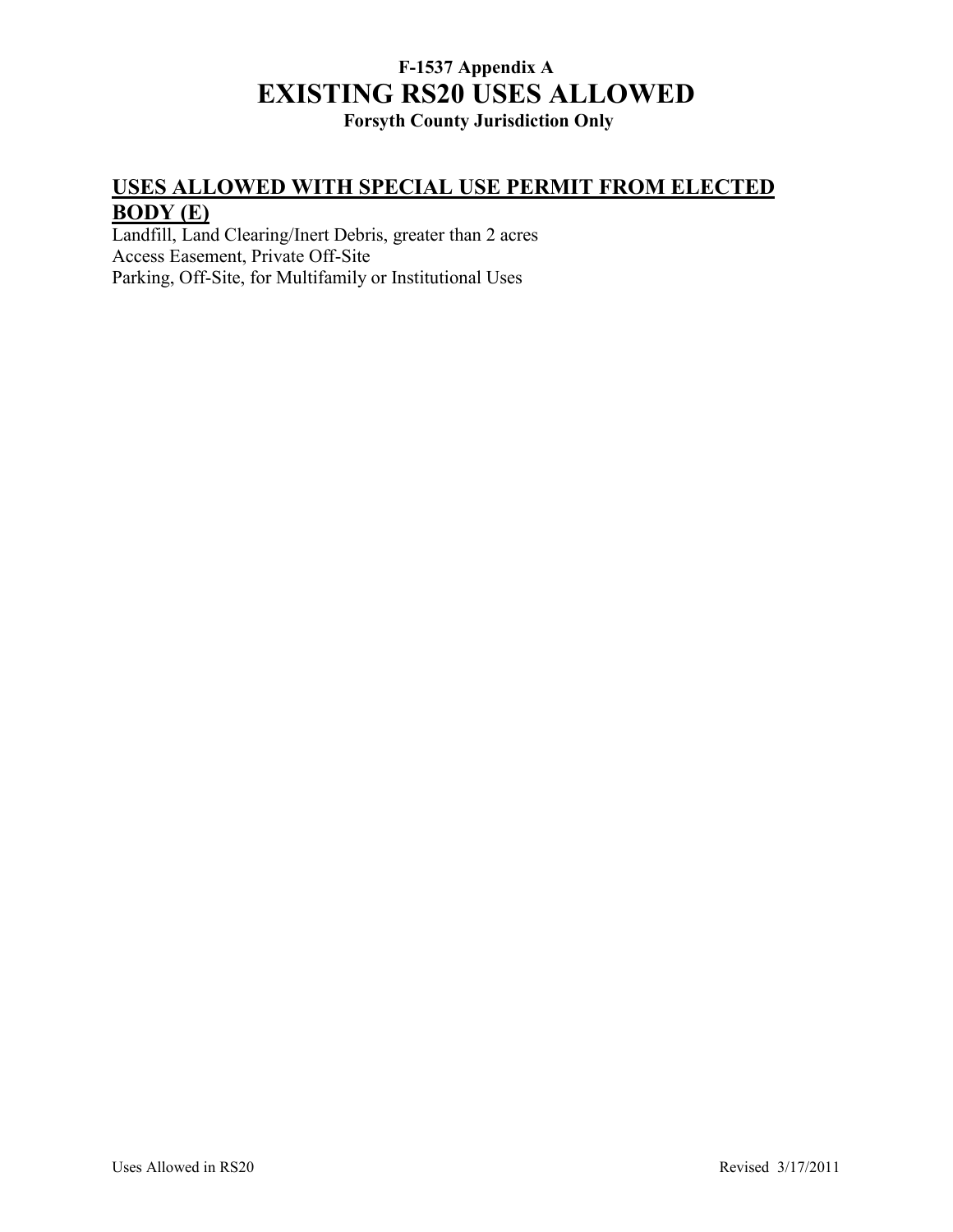## **F-1537 Appendix B PROPOSED LI USES ALLOWED**

**Forsyth County Jurisdiction Only** 

#### **USES ALLOWED WITH A PERMIT FROM THE ZONING OFFICER (Z)**

Academic Biomedical Research Facility Academic Medical Center Agricultural Production, Crops Agricultural Production, Livestock Animal Shelter, Public Arts and Crafts Studio Banking and Financial Services Building Contractors, General Building Contractors, Heavy Building Materials Supply Child Care, Drop-In Church or Religious Institution, Community Church or Religious Institution, Neighborhood College or University Fish Hatchery Fuel Dealer Government Offices, Neighborhood Organization, or Post Office Hospital or Health Center Kennel, Indoor Kennel, Outdoor Manufacturing A Manufacturing B Motor Vehicle, Body or Paint Shop Motor Vehicle, Rental and Leasing Motor Vehicle, Repair and Maintenance Motor Vehicle, Storage Yard **Offices** Park and Shuttle Lot Parking, Commercial Police or Fire Station Postal Processing Facility Recreation Facility, Public Recreation Services, Indoor Recycling Center School, Vocational or Professional Services A Services B Signs, Off-Premises Storage Services, Retail Terminal, Bus or Taxi Testing and Research Lab **Utilities**